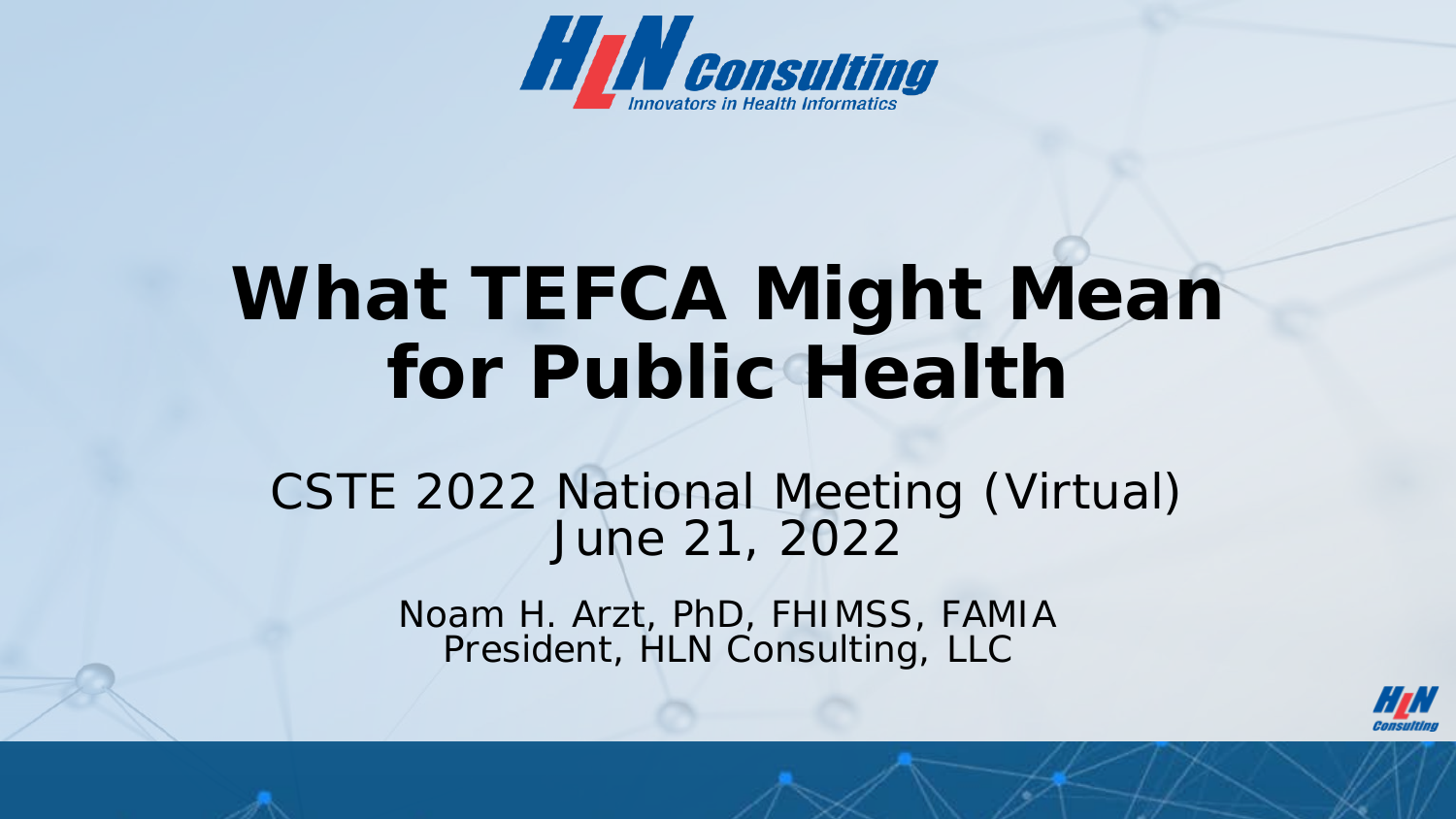## **Company Background**

- ❑ Founded in 1997
- ❑ Privately owned
- ❑ Virtual from its inception
- ❑ 40+ staff members
- ❑ Academic heritage
- ❑ Long tradition of government contracting at all levels
- ❑ Major projects in IIS, disease surveillance (RCKMS)
- ❑ Open source software developers and proponents
- ❑ Mix of deep technology support and strategy
- ❑ Founder: Noam H. Arzt, PhD, FHIMSS, FAMIA



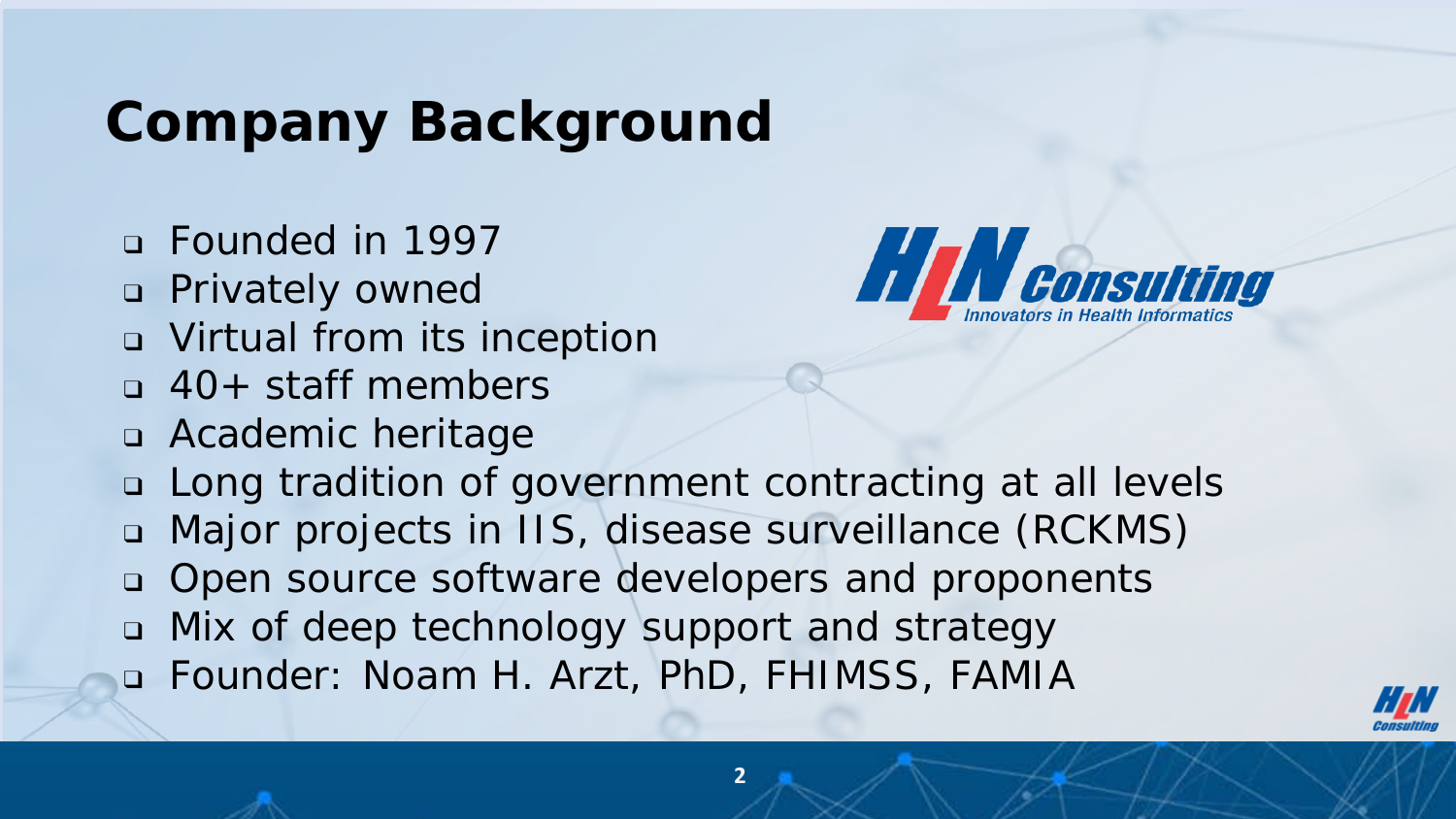# **Background**



ONC **TFFCA RECOGNIZED** COORDINATING ENTITY

- Two separate but related things
	- **D TEF: [Trusted Exchange Framework](https://www.healthit.gov/sites/default/files/page/2022-01/Trusted_Exchange_Framework_0122.pdf)**
	- □ CA: [Common Agreement](https://www.healthit.gov/sites/default/files/page/2022-01/Common_Agreement_for_Nationwide_Health_Information_Interoperability_Version_1.pdf)
- □ Outgrowth of [HITECH Act](https://www.healthit.gov/sites/default/files/hitech_act_excerpt_from_arra_with_index.pdf) and [21st Century Cures Act](https://www.congress.gov/bill/114th-congress/house-bill/34)
- □ Developed and launched by **ONC**; managed by Recognized Coordinating Entity [\(RCE](https://rce.sequoiaproject.org/)), The Sequoia Project (Sept 2019)
- □ Released for comment in January 2018 (see [post\)](https://www.hln.com/tefca-a-public-health-perspective/) and again in April 2019 (see [post](https://www.hln.com/onc-gets-it-mostly-right-with-tefca-2-0/))
- "Version 1" release in January 2022

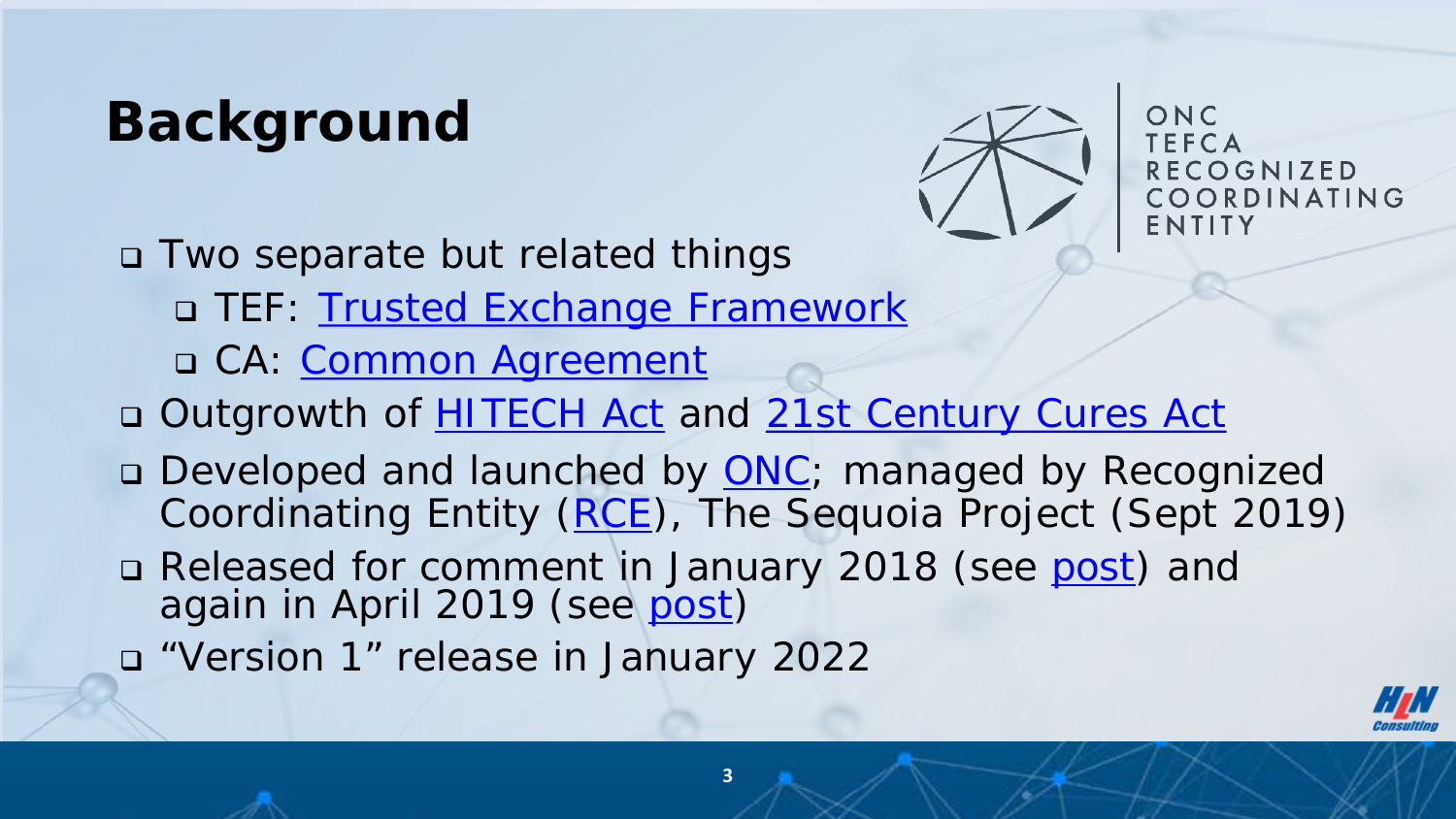### **"Network of Networks"**

- ❑ Interconnection between local, regional, and national networks (HIEs)
- ❑ Limited number of nodes, or Qualified Health Information Networks (QHINs)
- ❑ Technical architecture centers around existing Integrating the Healthcare Enterprise [\(IHE](https://www.ihe.net/)) adopted standards and profiles
- ❑ Widely deployed by existing national networks ([eHealth Exchange,](https://ehealthexchange.org/) [Carequality](https://carequality.org/), and the Commonwell [Health Alliance](https://www.commonwellalliance.org/))
- ❑ Plan for integrating HL7 Fast Health Information Resources ([FHIR\)](https://www.hl7.org/fhir/) for later implementation



*Diagram c/o The Sequoia Project*

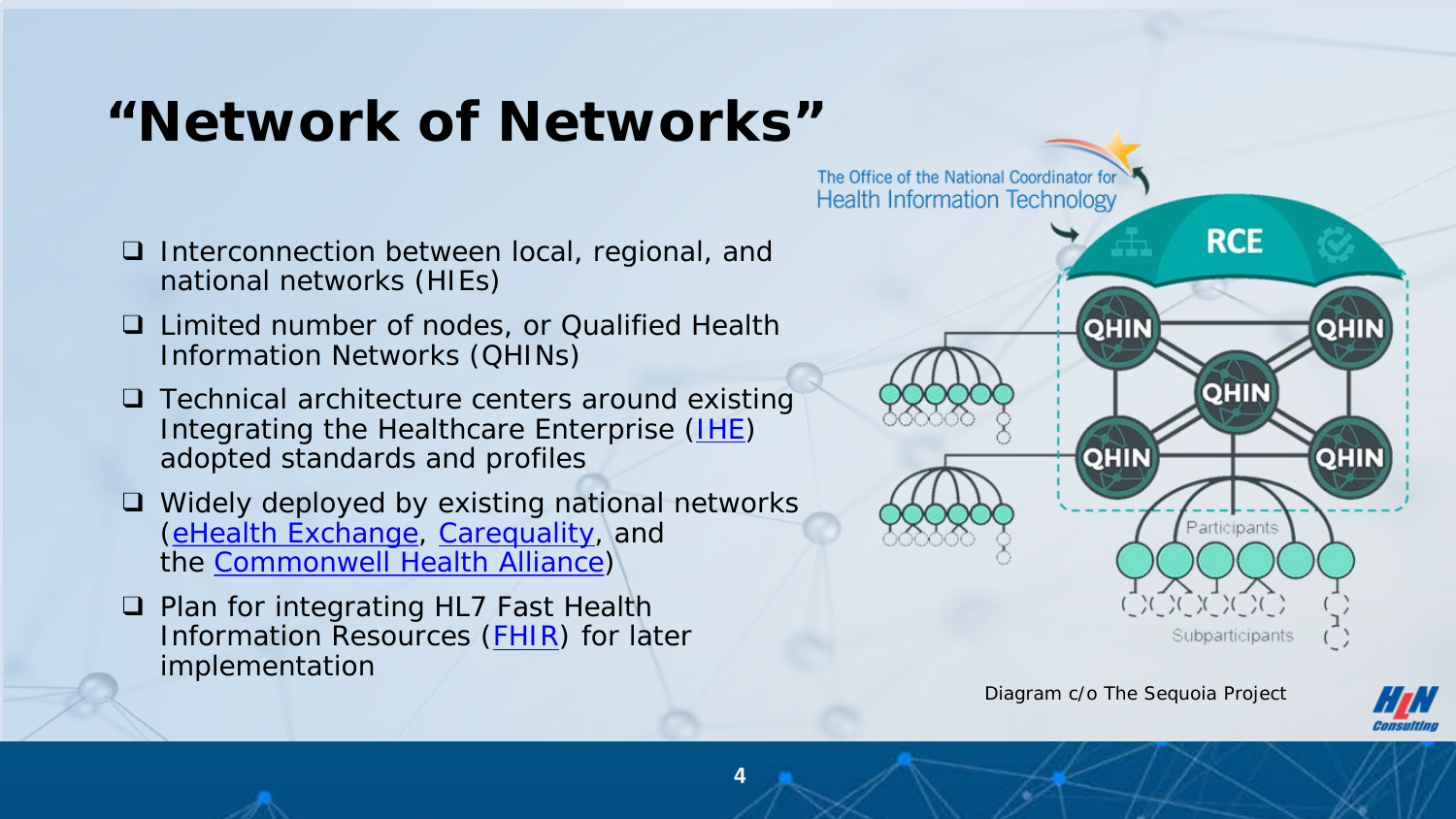## **Exchange Purposes**

- ❑ Reasons for information sharing
- ❑ Only Treatment and Individual Access Services required initially
- ❑ Both data query *and* message delivery supported
- ❑ Standard Operating Procedure (SOP) and Implementation Guide documents under development
- ❑ Common Agreement clauses "flow down" to their participants



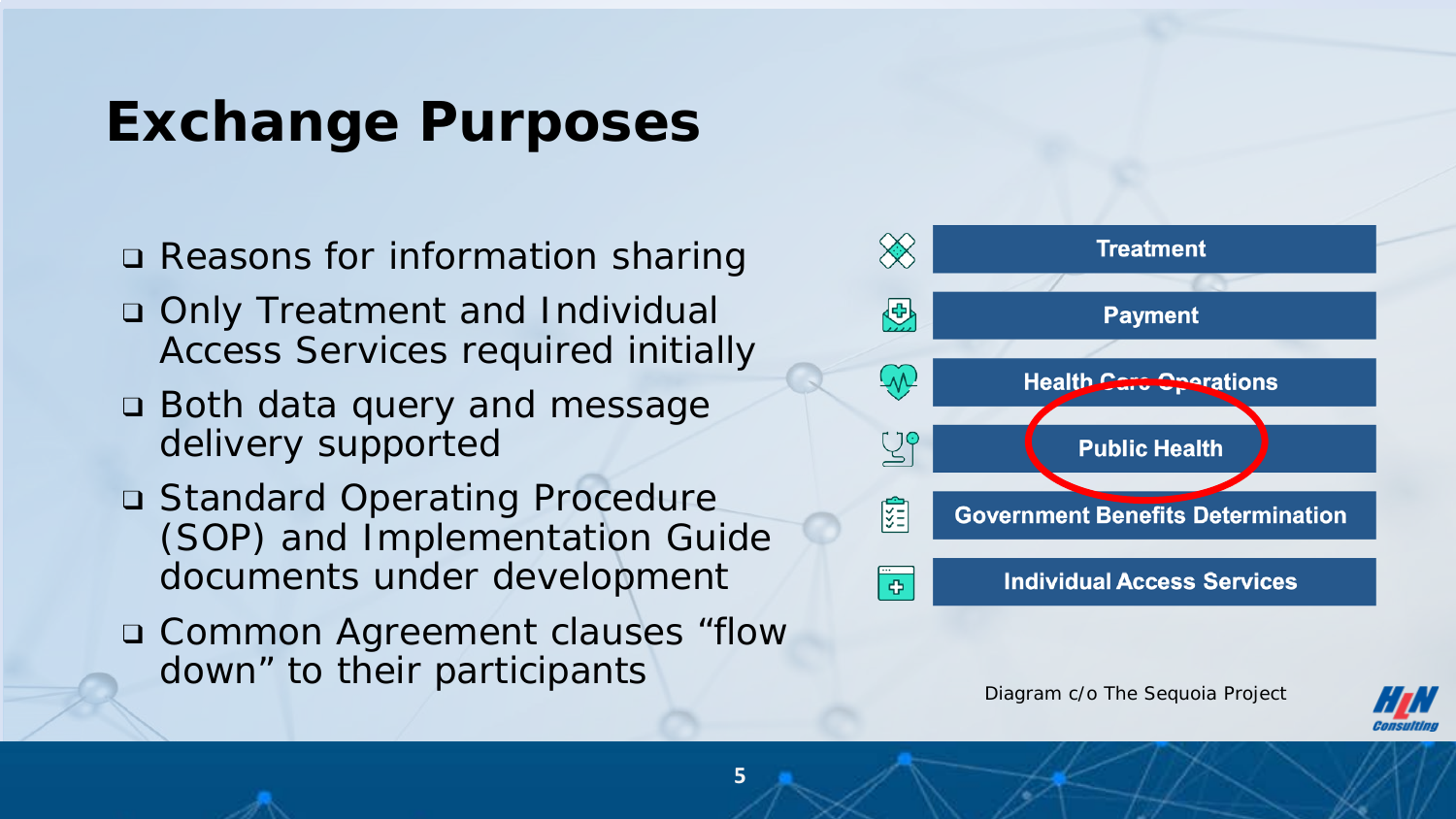# **Timeline to Operationalize TEFCA**

#### 2021

- Public engagement
- Common Agreement Work Group sessions
- RCE and ONC use feedback to finalize TEFCA

#### Q2 of 2022

• QHINs begin signing Common Agreement and applying for designation

#### 2023

- Establish Governing Council
- Follow change management process to iterate Common Agreement, SOPs, and QTF, including to support FHIRbased exchange

 $2022 - Q1$  $Q2$  $Q3$  $Q4$ 2021 2023

#### Q1 of 2022

- Publish Common Agreement Version 1
- Publish QHIN Technical Framework (QTF) Version 1 and FHIR Roadmap
- Initiate work to enable FHIR-based exchange
- Public education and engagement

#### Q3 and Q4 of 2022

- Onboarding of initial QHINs
- Additional QHIN applications processed
- RCE establishes Transitional Council
- RCE begins designating QHINs to share data
- Prepare for TEFCA FHIR exchange pilots



*Timeline c/o The Sequoia Project*

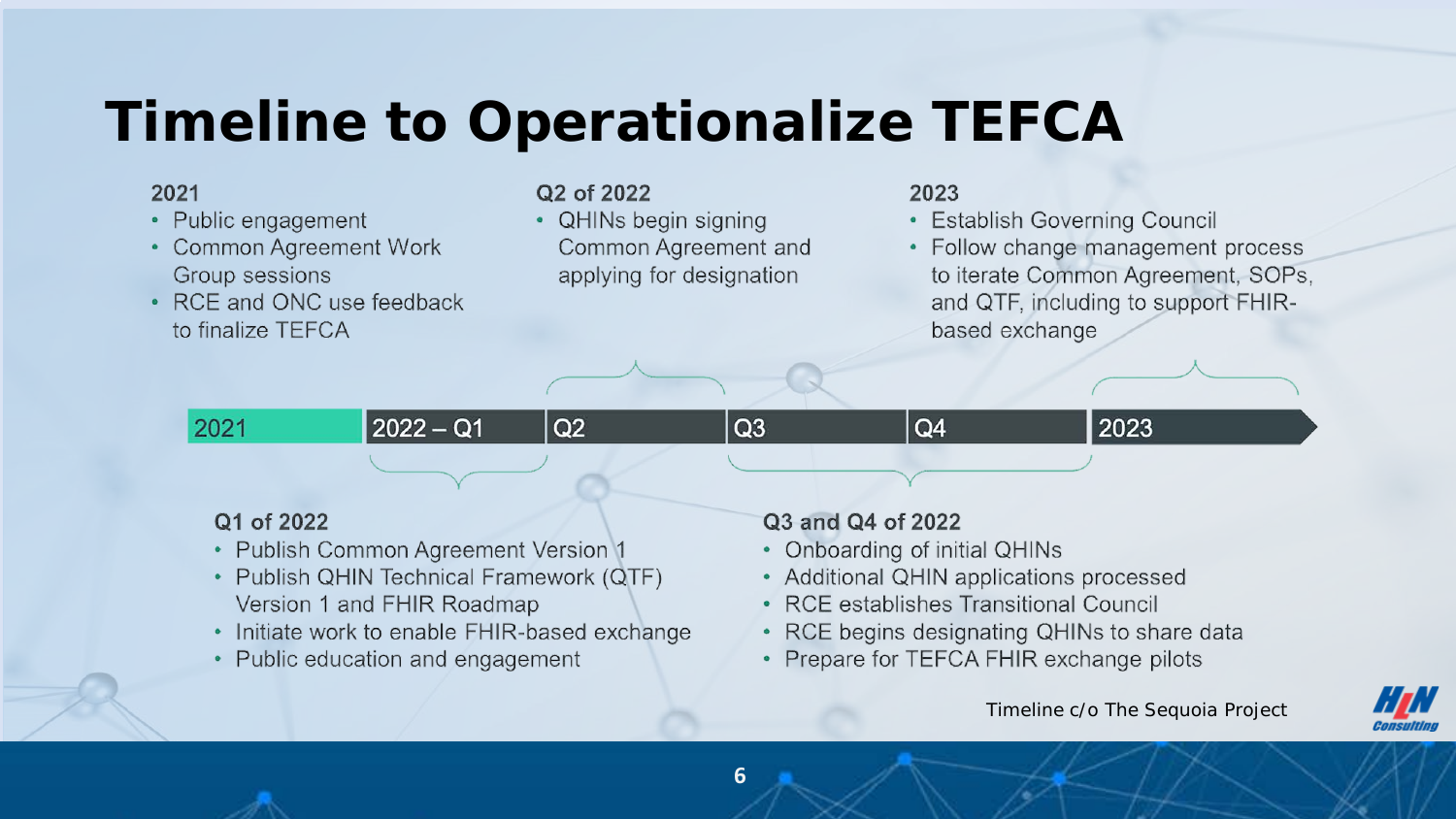### **FHIR Roadmap**



**7**

*Diagram c/o The Sequoia Project*

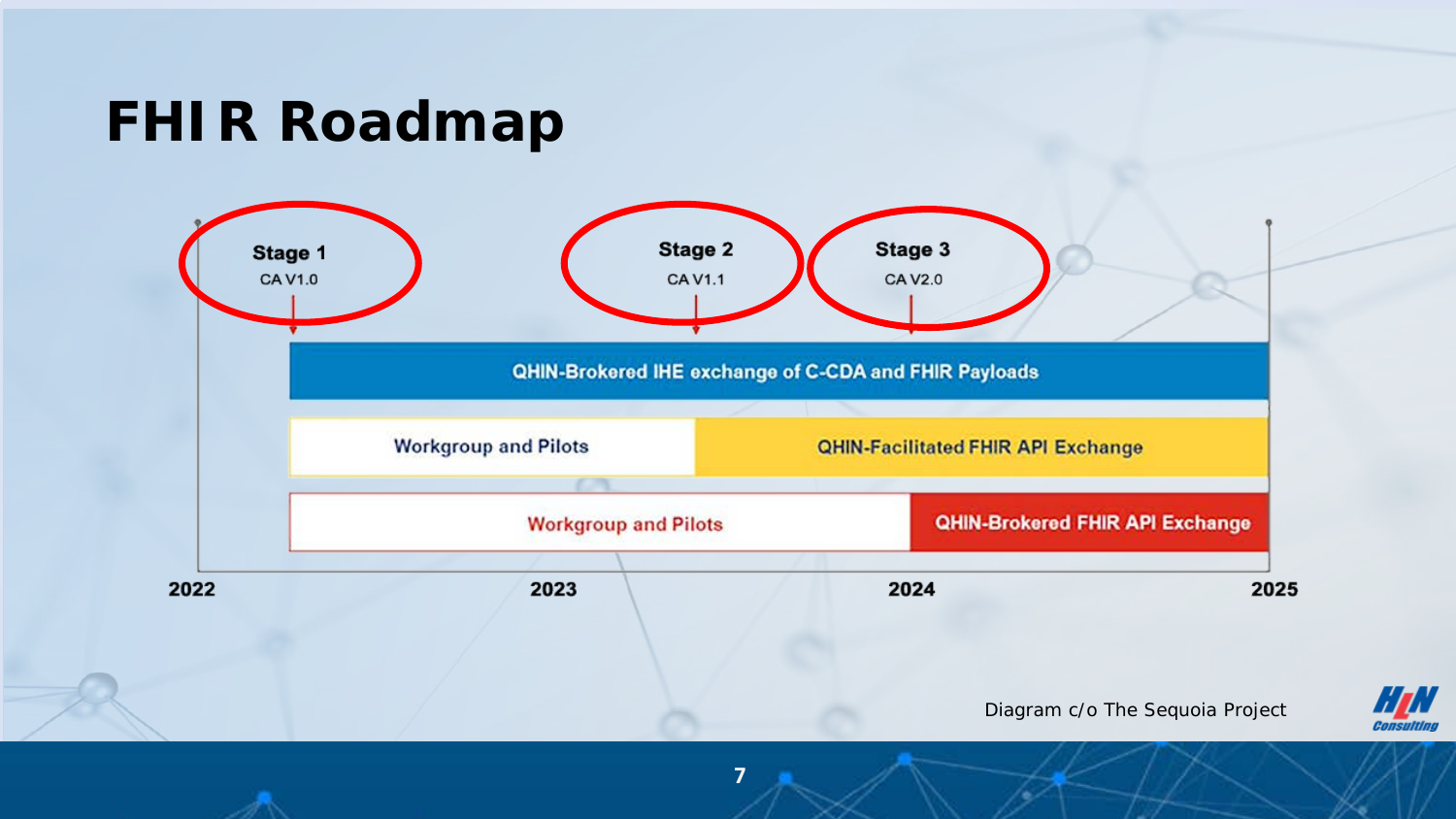### **Public Health Perspective**

**Public EHR** Health

- ❑ Most public health transactions do not rely on IHE profiles and standards, *especially* IIS transactions (exceptions: eCR, cancer reporting)
- ❑ FHIR is coming… to TEFCA and public health, but on different timetables
- ❑ Since it will take several years for the TEFCA network to be deployed, public health should focus its energies on the *future* and FHIR implementation rather than try to further accommodate current IHE standards
- ❑ The XCDR profile for messaging can carry *any* type of message, so leveraging this type of transaction for public health purposes may be useful in the near term if it becomes more widely deployed by QHINs (perhaps less so for IIS)
- ❑ Remember: TEFCA only applies to QHIN-to-QHIN connectivity, but "flow down" provisions will affect many HIE participants.
- ❑ Public health agencies are free to participate in TEFCA but cannot be *compelled* to respond to a TEFCA-initiated query.

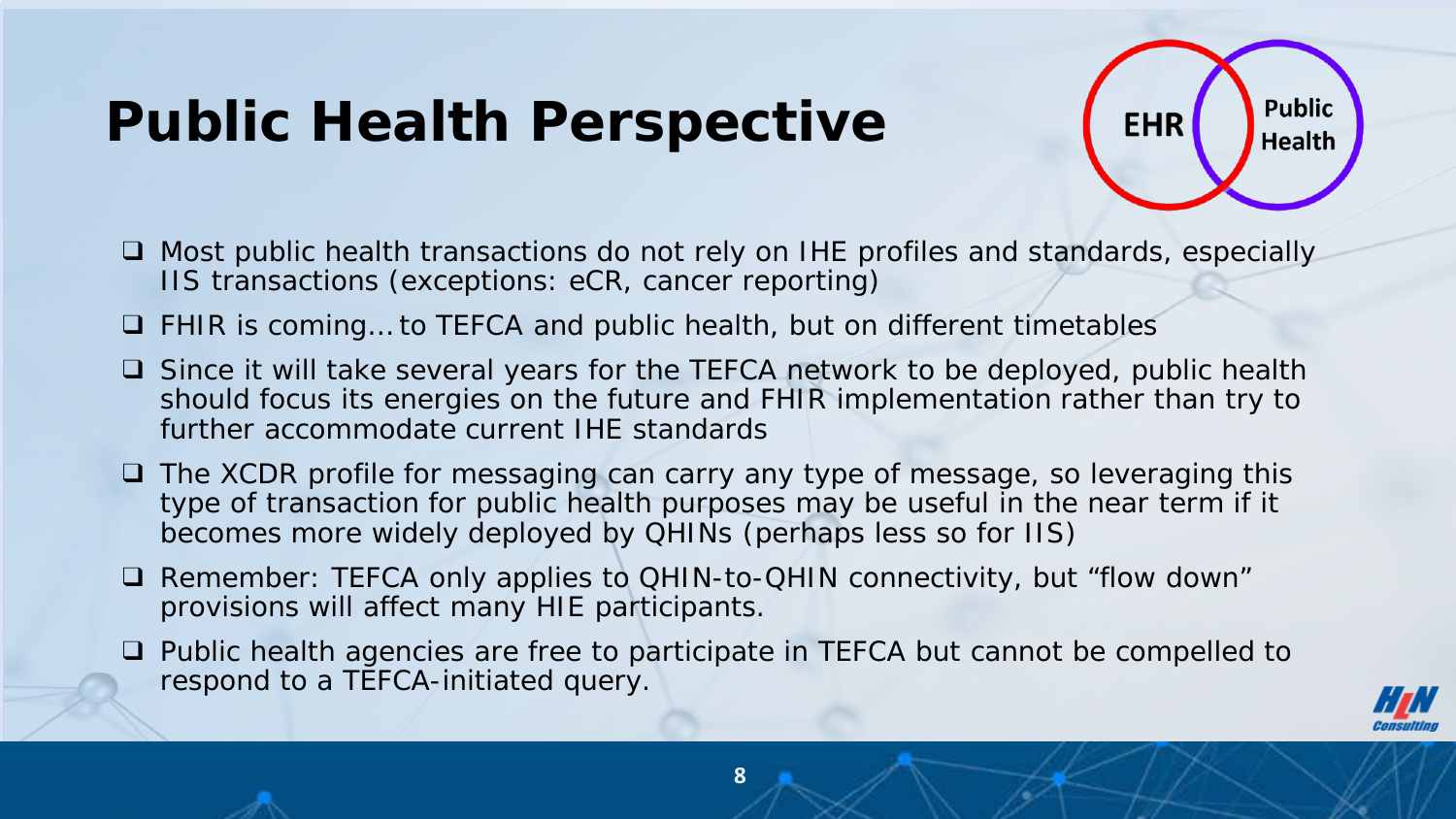### **Areas to Monitor Closely**

- ❑ Patient identity/matching is largely "delegated to the participants" (public health has a lot to *offer* here)
- ❑ There is a directory service yet to be designed and developed (public health may have a lot to *gain* from this)
- ❑ The speed with which Federal agencies jump on board will have profound implications to TEFCA's likely success
	- <sup>o</sup> CMS as a driver of clinical care (see latest CMS NPRM)
	- <sup>o</sup> Federal partners like VHA, DoD, IHS

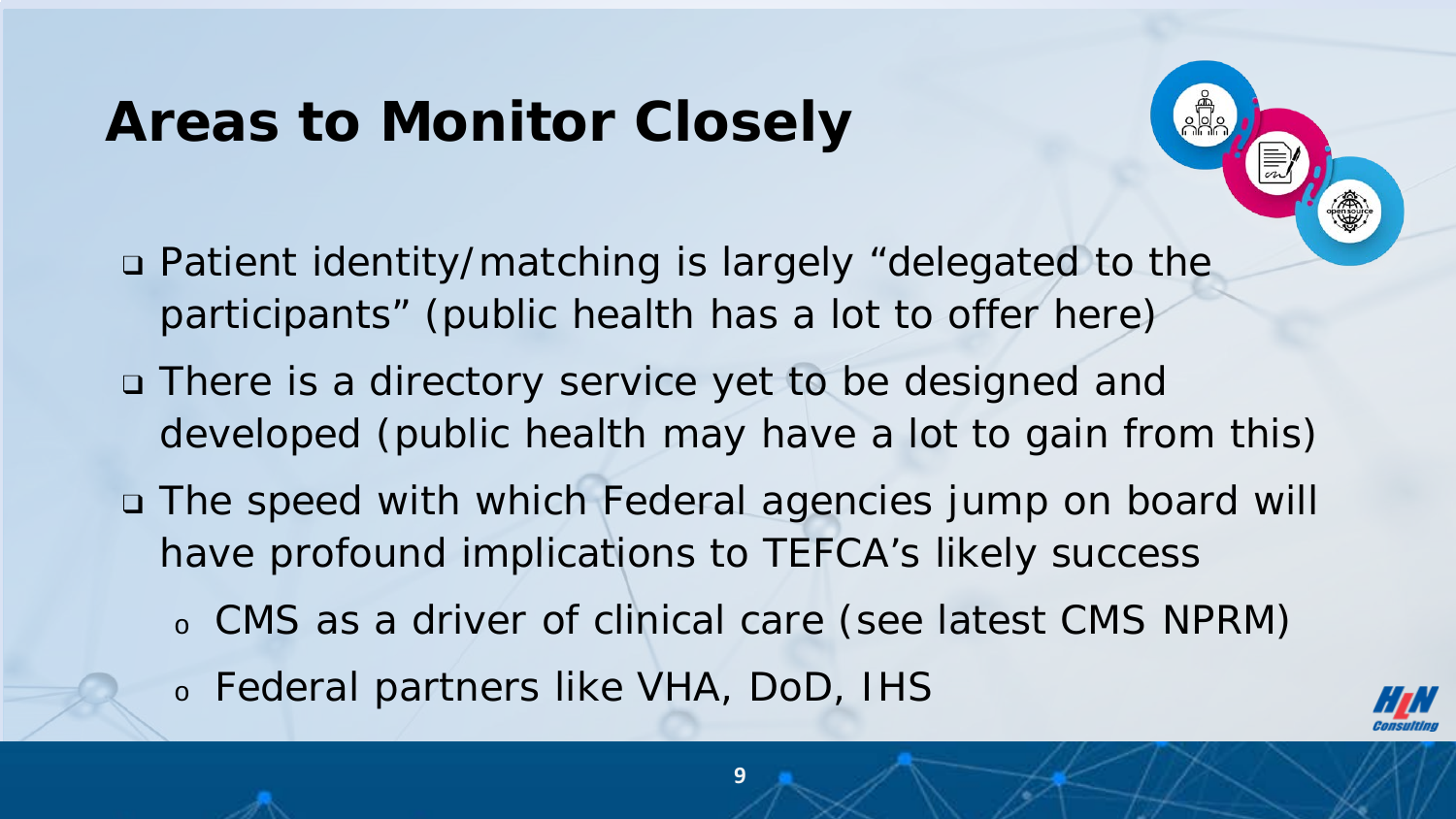### **HLN Posts About TEFCA**

- ❑ [ONC Finally Releases TEFCA: What it Might Mean to](https://www.hln.com/tefca-v1/)  [Public Health](https://www.hln.com/tefca-v1/)
- ❑ [HLN Attends Sequoia Project Annual Meeting On](https://www.hln.com/hln-attends-sequoia-project-annual-meeting-on-tefca/)  **[TEFCA](https://www.hln.com/hln-attends-sequoia-project-annual-meeting-on-tefca/)**
- □ [ONC Gets It Mostly Right with TEFCA 2.0](https://www.hln.com/onc-gets-it-mostly-right-with-tefca-2-0/)
- □ ONC Selects Noam Arzt to serve on the Trusted [Exchange Framework Task Force](https://www.hln.com/onc-selects-noam-arzt-to-serve-on-the-trusted-exchange-framework-task-force/)
- ❑ [TEFCA: A Public Health Perspective](https://www.hln.com/tefca-a-public-health-perspective/)